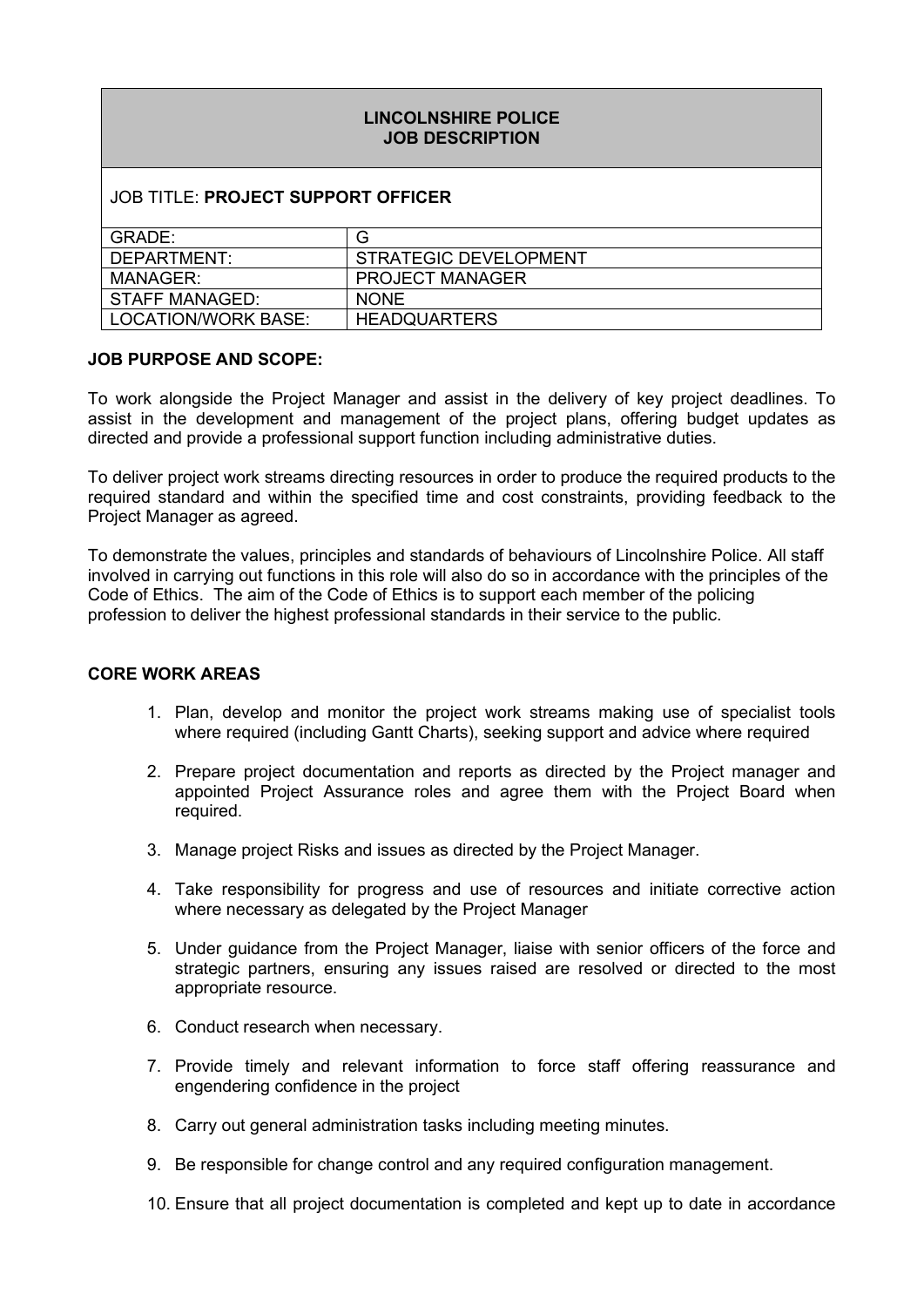with the requirements defined within PRINCE2 methodology and the Force Change Manual.

- 11. Liaise with portfolio, programme management and/or related projects to ensure work is neither overlooked nor duplicated.
- 12. Develop a Communications Strategy, agreed with the Project Manager, surrounding the deliverables of the project or work stream, and ensure that all key stakeholders are kept up to date with project progress.

#### **OTHER DUTIES:**

The post holder may be required to carry out other duties as may be required within the scope of the department. The role is office based, but remote working, including homeworking will be required

#### **EQUALITY AND DIVERSITY:**

The post holder is required to carry out their duties in a way that supports the Force Diversity strategy.

#### **HEALTH AND SAFETY:**

The post holder will take all reasonable care of themselves and of others who may be affected by their acts or omissions. All actions must be conducted in accordance with the forces Health and Safety policy.

#### **SAFEGUARDING CHILDREN AND VULNERABLE ADULTS:**

Lincolnshire Police has a duty to promote the welfare of, and safeguard of children and vulnerable adults. The post holder is required to comply with Force Policy and Standard Operating Procedures in respect of safeguarding children and vulnerable adults.

**Job description written by:** Continuous Improvement Manager **Date:** 12<sup>th</sup> January 2022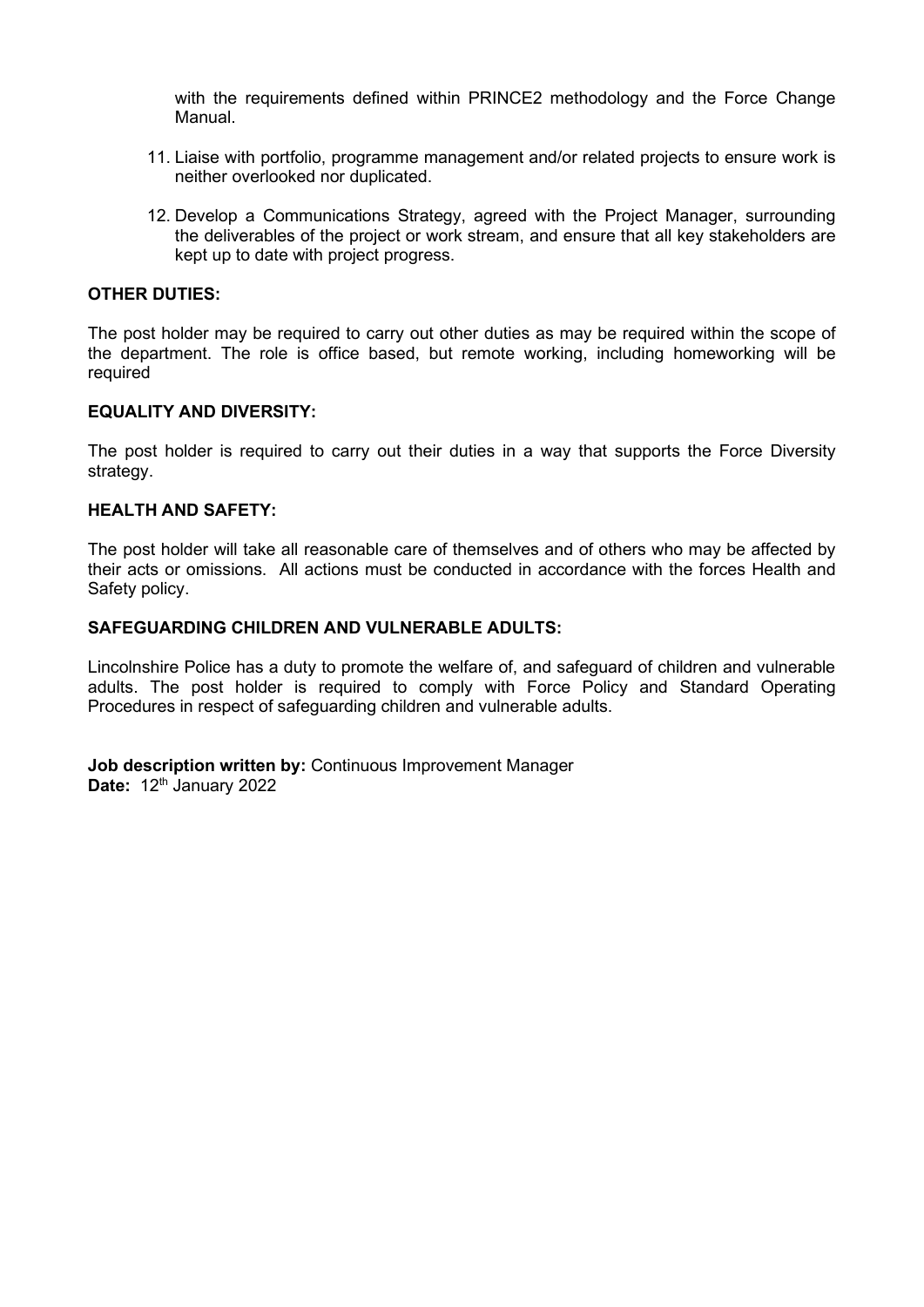# **PERSON SPECIFICATION**

| Post Title: Project Support Officer | Post Number: |  |
|-------------------------------------|--------------|--|
| Section: Strategic Development      | Grade: G     |  |

This form sets the standard for the person needed for this job, and also will be the basis for shortlisting and for the questions to be asked at interview. The requirements are job-related and described using appropriate words and marked E (Essential) or D (Desirable) as appropriate. There will not necessarily be an entry in every box.

|                                           | <b>Requirements</b>                                                                                            | <b>Essential (E)</b><br>or<br>Desirable (D) | <b>Measurement</b><br>(see below) |
|-------------------------------------------|----------------------------------------------------------------------------------------------------------------|---------------------------------------------|-----------------------------------|
| <b>Qualifications/</b><br><b>Training</b> | HND/HNC (equivalent or higher) in<br>Business and Finance or a relevant<br>discipline                          |                                             | A                                 |
|                                           | A formal qualification in Project<br>Management (e.g. PRINCE2 Foundation<br>Certificate, PRINCE2 Practitioner) | D                                           | A                                 |
| <b>Experience</b>                         | Working to deadlines                                                                                           | E                                           |                                   |
|                                           | General administrative experience,<br>producing well-written & concise reports,<br>including minutes.          | E                                           | A                                 |
|                                           | Experience of managing projects under<br>PRINCE <sub>2</sub>                                                   | D                                           |                                   |
|                                           | Experience of implementing new<br>technology or business change                                                | D                                           |                                   |
| <b>Skills</b>                             | Able to communicate effectively at all<br>levels, including verbal and written<br>methods.                     | E                                           | A/I                               |
|                                           | Demonstrate questioning, listening, and<br>observation techniques to obtain relevant<br>information            | E                                           |                                   |
|                                           | Able to work under pressure, and prioritise<br>their own work against competing<br>deadlines                   | E                                           |                                   |
|                                           | Able to build and maintain relationships<br>with a wide range of people                                        | E                                           |                                   |
|                                           | Able to demonstrate creativity in utilising<br>different communication methods to<br>engage stakeholders       | D                                           |                                   |
|                                           | Able to direct delivery teams & supervise<br>individuals                                                       | D                                           | L                                 |
| Knowledge                                 | Proficient in MS Office                                                                                        | E                                           | A                                 |
|                                           | Proficient in the use of MS Project or a<br>similar application                                                | D                                           | A                                 |
|                                           | A good understanding of the force<br>structure and transformation scope                                        | D                                           |                                   |